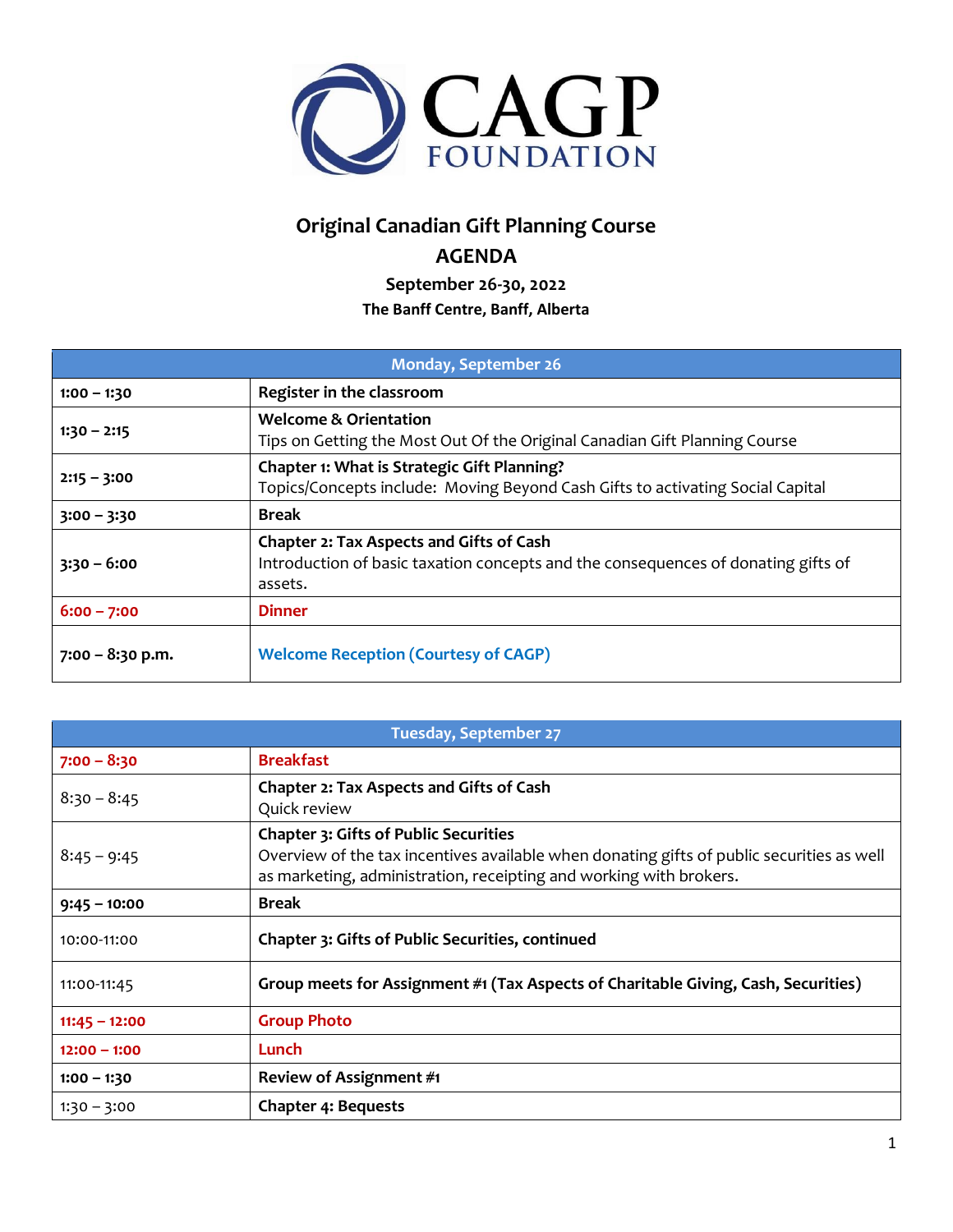|               | Learn about the tax aspects of bequests, marketing legacy gifts, talking to donors,<br>working with advisors and other charities on bequest administration |
|---------------|------------------------------------------------------------------------------------------------------------------------------------------------------------|
| $3:00 - 3:15$ | <b>Break</b>                                                                                                                                               |
| $3:15 - 3:45$ | Chapter 4: Gifts from registered funds (RRSPs & RRIFs)                                                                                                     |
| $3:45 - 4:15$ | Group meets for Assignment #2 (Bequests, RRIFs & RRSPs)                                                                                                    |
| $4:15 - 4:45$ | Review of Assignment #2                                                                                                                                    |
| $4:45 - 5:45$ | <b>Chapter 5: Marketing: Trends and Tactics</b><br>Please don't forget to bring your own gift planning material to share with peers.                       |
| $5:45 - 6:30$ | <b>Dinner</b>                                                                                                                                              |
| 6:30          | <b>Free Time</b>                                                                                                                                           |

| <b>Wednesday, September 28</b> |                                                                                                                                                                                                                                                                                                                                                                                                                                                                                                                                            |
|--------------------------------|--------------------------------------------------------------------------------------------------------------------------------------------------------------------------------------------------------------------------------------------------------------------------------------------------------------------------------------------------------------------------------------------------------------------------------------------------------------------------------------------------------------------------------------------|
| $7:00 - 8:30$ a.m.             | <b>Breakfast</b>                                                                                                                                                                                                                                                                                                                                                                                                                                                                                                                           |
| $8:30 - 8:45$                  | Review of concepts: Gift of Securities, Bequests & Registered Funds, Marketing                                                                                                                                                                                                                                                                                                                                                                                                                                                             |
| $8:45 - 9:45$                  | <b>Chapter 6: Gifts of Life Insurance</b><br>Introduction to the different strategies of gifting life insurance and CAGP's new national<br>guidelines for charities, advisors and donors.                                                                                                                                                                                                                                                                                                                                                  |
| $9:45 - 10:30$                 | <b>Chapter 7: Working with Professional Advisors</b><br>Gifts of assets require collaboration with advisors, how should charities of all sizes work<br>with this gift planning partner? We will address common ethical concerns and share<br>CAGP research on "the philanthropic conversation", the business of philanthropy<br>(including the emergence of online wills) and new data from the Will Power campaign.<br>We will also share insights on the CAGP joint designation, the MFA-P, Master Financial<br>Advisor in Philanthropy. |
| $10:30 - 10:45$                | <b>Break</b>                                                                                                                                                                                                                                                                                                                                                                                                                                                                                                                               |
| $10:45 - 12:30$                | Chapter 8: Endowments & Gifts from Public and Private Foundations<br>Outline of modern endowment strategy; flexible options for creating endowments;<br>endowment policy; and marketing endowment gifts.<br>We will look at the different ways philanthropists use Foundations for their giving and<br>explore the many types of Foundations, including Public, Private, Community, and<br>Donor Advised.                                                                                                                                  |
| $12:30 - 1:15$                 | Lunch                                                                                                                                                                                                                                                                                                                                                                                                                                                                                                                                      |
| $1:15 - 2:00$                  | Free Time, optional "Walk & Talk"                                                                                                                                                                                                                                                                                                                                                                                                                                                                                                          |
| $2:00 - 3:45$                  | Chapter 9: Cultivation, Solicitation & Closure<br>Principles and techniques of cultivation and solicitation, as well as practical program<br>and moves management tools. A balance of theory as well as the practice of<br>engagement - actually talking to donors.                                                                                                                                                                                                                                                                        |
| $3:45 - 4:00$                  | <b>Break</b>                                                                                                                                                                                                                                                                                                                                                                                                                                                                                                                               |
| $4:00 - 5:15$                  | <b>Chapter 10: Recognition &amp; Stewardship</b><br>Review and examine the different recognition methods and stewardship strategies -<br>both individual and programmatic. Discuss and share current sector standards for                                                                                                                                                                                                                                                                                                                  |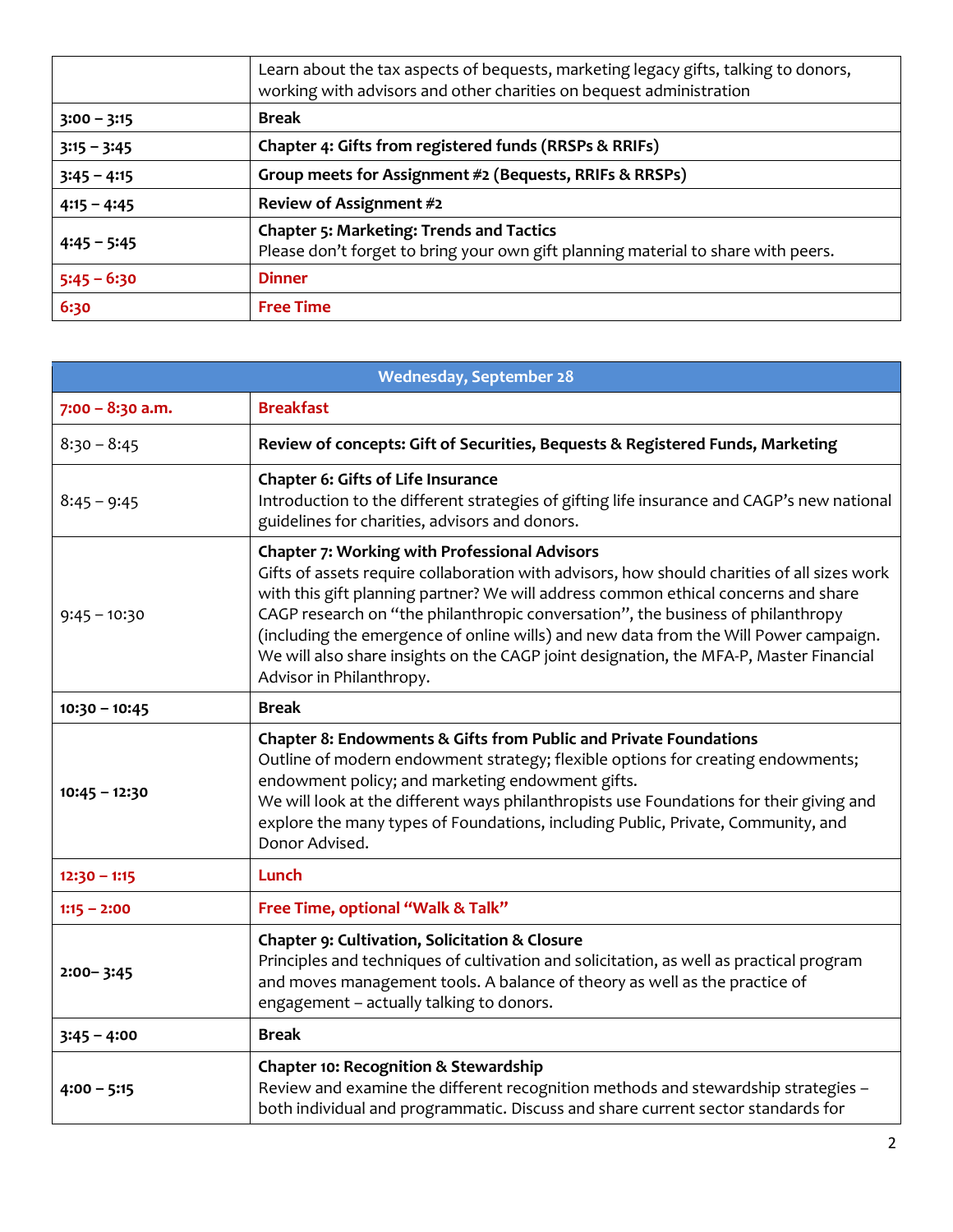|               | crediting major, blended and bequest donations. Deeper discussion on the often missed<br>opportunities of gift growth through stewardship.                                                                            |
|---------------|-----------------------------------------------------------------------------------------------------------------------------------------------------------------------------------------------------------------------|
| $5:15 - 6:00$ | Group meets for Assignment #3 (Life insurance and Endowments)                                                                                                                                                         |
| $6:00 - 7:30$ | <b>Dinner</b>                                                                                                                                                                                                         |
| 7:30 – 9:00   | <b>Fireside Chat</b><br><b>Chapter 11: Ethical and Liability Issues</b><br>Examine the role that ethics plays in gift planning through ethically challenging gift-<br>planning scenarios and the CAGP Code of Ethics. |

| Thursday, September 29 |                                                                                                                                                                                                                                                                                                                                                                                                                                                                                                                                                                                                                  |
|------------------------|------------------------------------------------------------------------------------------------------------------------------------------------------------------------------------------------------------------------------------------------------------------------------------------------------------------------------------------------------------------------------------------------------------------------------------------------------------------------------------------------------------------------------------------------------------------------------------------------------------------|
| $7:00 - 8:30$          | <b>Breakfast</b>                                                                                                                                                                                                                                                                                                                                                                                                                                                                                                                                                                                                 |
| $8:30 - 9:00$          | Review of Assignment #3                                                                                                                                                                                                                                                                                                                                                                                                                                                                                                                                                                                          |
| $9:00 - 9:45$          | Role Play (in binder)                                                                                                                                                                                                                                                                                                                                                                                                                                                                                                                                                                                            |
| $9:45 - 10:00$         | <b>Break</b>                                                                                                                                                                                                                                                                                                                                                                                                                                                                                                                                                                                                     |
| $10:00 - 11:00$        | Groups work on Assignment #4 (Marketing)                                                                                                                                                                                                                                                                                                                                                                                                                                                                                                                                                                         |
| $11:00 - 12:00$        | Group presentations of Assignment #4                                                                                                                                                                                                                                                                                                                                                                                                                                                                                                                                                                             |
| $12:00 - 1:00$         | Lunch                                                                                                                                                                                                                                                                                                                                                                                                                                                                                                                                                                                                            |
| $1:00 - 3:00$          | Chapter 12: Managing a Gift Planning Program<br>Gift planning administration, including: criteria and benchmarks for success, gift<br>acceptance policy, working with finance staff, counting and valuing gifts for reports, and<br>charitable bequest administration.<br>Program design solutions for charities of all sizes, whether starting a program or<br>reactivating a dormant one. A special focus will be on strategies to bring gift planning<br>from the side of your desk to an "integrated strategic giving" calendar, schedule and<br>strategy that you can take back and put to work right away. |
| $3:00 - 5:15$          | Groups convene to work on Assignment #5 (Culminating Case Studies)                                                                                                                                                                                                                                                                                                                                                                                                                                                                                                                                               |
| 5:15                   | Meet in the lobby to head to the restaurant                                                                                                                                                                                                                                                                                                                                                                                                                                                                                                                                                                      |
| 5:20                   | Leave to walk to the restaurants                                                                                                                                                                                                                                                                                                                                                                                                                                                                                                                                                                                 |
| 5:45                   | <b>Off-site dinner</b>                                                                                                                                                                                                                                                                                                                                                                                                                                                                                                                                                                                           |
| After dinner           | <b>Free evening</b>                                                                                                                                                                                                                                                                                                                                                                                                                                                                                                                                                                                              |

| <b>Friday, September 30</b> |                                                                                                           |
|-----------------------------|-----------------------------------------------------------------------------------------------------------|
| 7:00 – 8:00                 | <b>Breakfast &amp; check out</b><br>(Bring your luggage to the classroom or leave it with the front desk) |
| $8:00 - 10:00$              | Assignment #5: Culminating Case Study presentations                                                       |